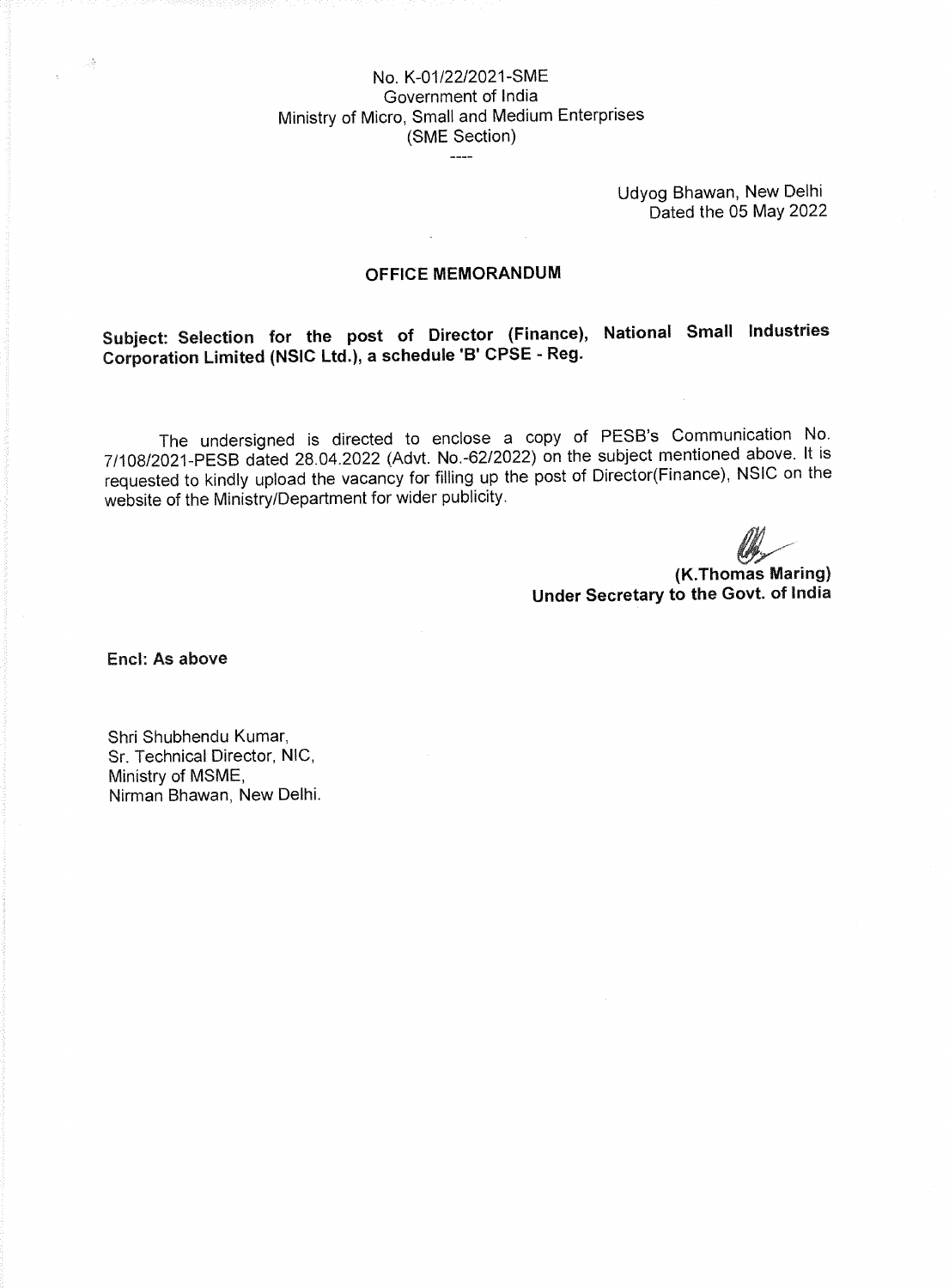#### No.: 7/108/2021-PESB

# भारत सरकार **Government of India**  कार्मिक एवं प्रशिक्षण विभाग **Department of Personnel & Training**  (लोक उद्यम चयन बोर्ड) (**Public Enterprises Selection Board**] \*\*\*

ब्लॉक संख्या 14, सी.जी.ओ. कॉम्प्लेक्स, लोदी र<u>ोड</u> **Block No.14, C.G.O. Complex, Lodhi Road**  नई दिल्ली / New Delhi- 110003 **Dated : 28/04/2022** 

| सी. पी. एस. ई. का नाम<br><b>NAME OF THE CPSE</b>                                                                                                                                    | National Small Industries Corporation Limited<br>(NSIC) |
|-------------------------------------------------------------------------------------------------------------------------------------------------------------------------------------|---------------------------------------------------------|
| पद का नाम<br><b>NAME OF THE POST</b>                                                                                                                                                | Director (Finance)                                      |
| रिक्ति की तारीख<br>DATE OF VACANCY                                                                                                                                                  | 01/01/2023                                              |
| सी. पी. एस. ई. की अनुसूची<br><b>SCHEDULE OF THE CPSE</b>                                                                                                                            | Schedule B                                              |
| a a shekara ta 1999 - An tarihin Maria Maria Maria Maria Maria Maria Maria Marekania (h. 1999).<br>Marekaniar matematika (h. 1999).<br>पद का वैतन्स्नान<br><b>SCALE OF THE POST</b> | Rs. 160000-290000 (IDA)                                 |

#### **I. COMPANY PROFILE**

The National Small Industries Corporation Limited (NSIC) was incorporated under the Indian Companies Act with the objective to promote, aid and foster the growth of small industry in the country. NSIC is a schedule-'B' CPSE in Industrial Development and Technical Consultancy Services sector with the administrative jurisdiction of Ministry of Micro, Small and Medium Enterprises. The company aims to be the premier organization in the country for fostering the growth of Micro, Small and Medium enterprises by enhacing their competitiveness by providing integrated support services like raw material assistance/ raw material distribution, marketing support, credit support, technical support etc.

Its Registered and Corporate offices are at New Delhi.

The company employed 641 regular employees (Executives : 484 & Non Executives: 157) as on 31.03.2022.

The authorised and paid up capital of the Corporation was Rs. 535 crore and Rs. 532.99 crore respectively as on 31.03.2022.

The shareholding of the Government of India in the company is 100% as on 31.03.2022.

#### **II. JOB DESCRIPTION AND RESPONSIBILITIES**

Director (Finance) is a member of Board of Directors and reports to Chairman and Managing Director.He/She is overall incharge of finance and accounts of the organization and is responsible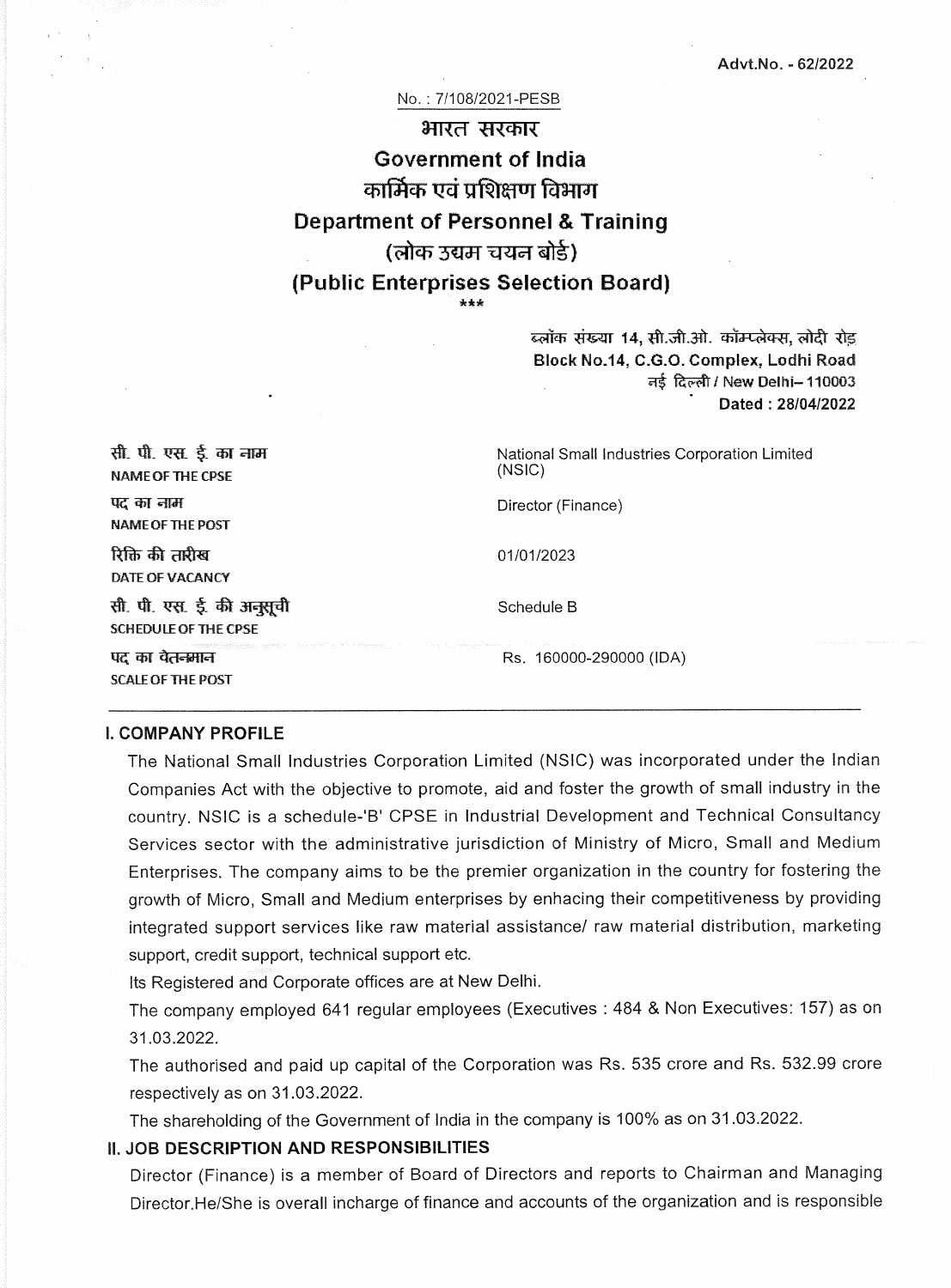for evolving and formulating policies relating to finance and accounts as well as implementation. thereof.

## **III. ELIGIBILITY**

**1. AGE :** On the date of occurrence of vacancy (DOV)

| Age of superannuation 60 years |                                                                                                        |                |                                                                                             |  |
|--------------------------------|--------------------------------------------------------------------------------------------------------|----------------|---------------------------------------------------------------------------------------------|--|
| <b>Internal</b>                |                                                                                                        | <b>Others</b>  |                                                                                             |  |
| <b>Minimum</b>                 | <b>Maximum</b>                                                                                         | <b>Minimum</b> | <b>Maximum</b>                                                                              |  |
| 40                             | 2 years residual service as on<br>the date of vacancy w.r.t. the $\vert$ 40<br>date of superannuation. |                | 3 years residual service as on<br>the date of vacancy w.r.t. the<br>date of superannuation. |  |

## **2. EMPLOYMENT STATUS:**

The applicant must, on the date of application, as well as on the date of interview, be employed in a regular capacity — and **not** in a contractual/ad-hoc capacity — in one of the followings:-

(a) Central Public Sector Enterprise (CPSE) (including a full-time functional Director **in** the Board of a CPSE);

(b) Central Government including the Armed Forces of the Union and All India Services;

(c) State Public Sector Enterprise (SPSE) where the annual turnover is **\*Rs 1000 crore or more;** 

(d) Private Sector in company where the annual turnover is **\*Rs 1000 crore or more. Preference would be given to candidates from listed Companies.** 

(\* The average audited annual turnover of three financial years preceding the calendar year in which the post is advertised shall be considered for applying the approved limits)

## **3. QUALIFICATION:**

(i) The applicant should be a Chartered Accountant or Cost Accountant or a full time MBA/PGDM course with specialization in Finance with good academic record from **a**  recognized University/Institution. Preference would be given to Chartered Accountant.

(ii) Officers of Organized Group 'A' Accounts Services [i.e. Indian Audit and Accounts Service, Indian Defence Accounts Service, Indian Railway Accounts Service, Indian Civil Accounts Service, Indian P&T Accounts & Finance Service and Indian Cost Accounts Service] working in the appropriate level are exempted from these educational qualifications.

(iii) Further, applicants from the Central Govt./Armed Forces of the Union/All India Services, will also be exempted from the educational qualifications as per (i) above provided the applicants have 'the relevant experience' as mentioned in Para 4(iii) below.

In respect of applicants from Organized Group 'A' Accounts Services/Central Government/Armed Forces of the Union/All India Services, Chartered Accountant/Cost Accountant/MBA/PGDM will be a desirable educational qualification.

#### **4. EXPERIENCE:**

(I) The applicant should have at least five years of cumulative experience at a senior level during the last ten years in the area of Corporate Financial Management/ Corporate Accounts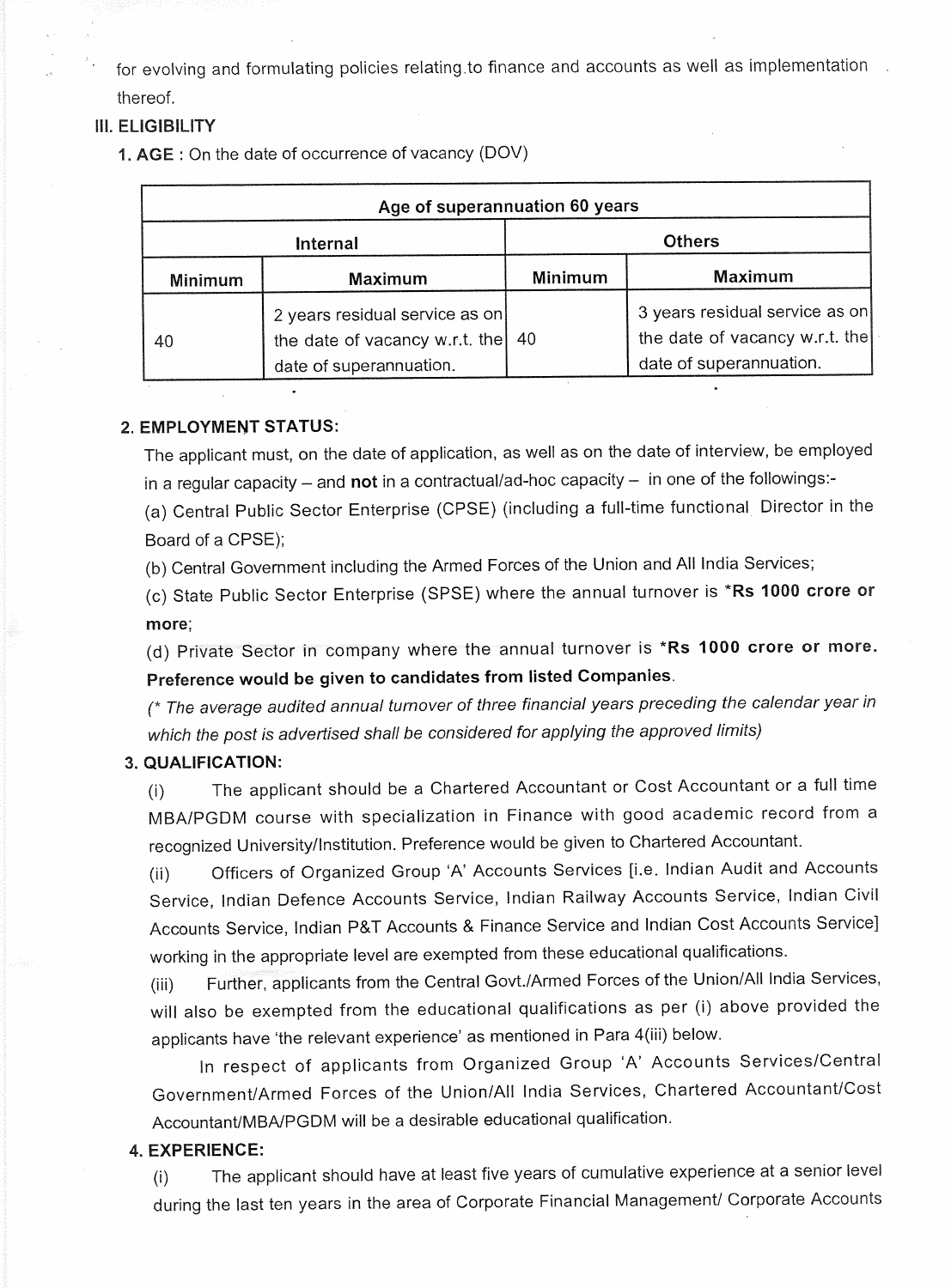in an organization of repute.

(ii) Applicants from Organized Group `A' Accounts Services should have at least five years cumulative experience at a senior level during the last ten years in the area of Corporate Financial Management/ Corporate Accounts.

(iii) 'The relevant experience' in respect of applicants from Central Government/Armed Forces of the Union/All India Services would include at least seven years of cumulative experience at a senior level during the last ten years in the area of Corporate Financial Management/ Corporate Accounts.

### **5. PAY SCALE:**

#### **(a)Central Public Sector Enterprises-**

#### **Eligible Scale of Pay**

- (i) Rs. 6250-7475 (IDA) Pre 01/01/1992
- (ii) Rs. 8520-10050 (IDA) Post 01/01/1992
- (iii) Rs. 18500-23900 (IDA) Post 01/01/1997
- (iv) Rs. 43200-66000 (IDA) Post 01/01/2007
- (v) Rs. 100000-260000 (IDA) Post 01.01.2017
- (vi) Rs. 14300-18300 (CDA) Pre-revised
- (vii) Rs. 37400-67000 + GP 8700 (CDA)
- (viii) Rs. 123100-215900 (Level 13) CDA

The minimum length of service required in the eligible scale will be one year for internal candidates, and two years for others as on the date of vacancy.

**b)** 

(i) Applicants from Central Government / All India Services should be holding a post of the level of Director in Government of India or carrying equivalent scale of pay on the date of application.

**(ii) Applicants from the Armed forces of the Union** should be holding a post of the level of Brigadier in the Army or equivalent rank in Navy/Air Force on the date of application.

(c)

**Applicants from State Public Sector Enterprises/ Private Sector** should be working at Board level position or at least a post of the level immediately below the Board level on the date of application.

## **6. CONDITION OF IMMEDIATE ABSORPTION FOR CENTRAL GOVERNMENT OFFICERS**

Central Government Officers, including those of the Armed Forces of the Union and the **All**  India Services, will be eligible for consideration only on immediate absorption basis.

#### **IV. DURATION OF APPOINTMENT**

The appointment shall be for a period of five years from the date of joining or upto the date o superannuation or until further orders, whichever is earlier.

## **V. SUBMISSION OF APPLICATIONS**

**Applicants should submit their applications on-line only as per the format.**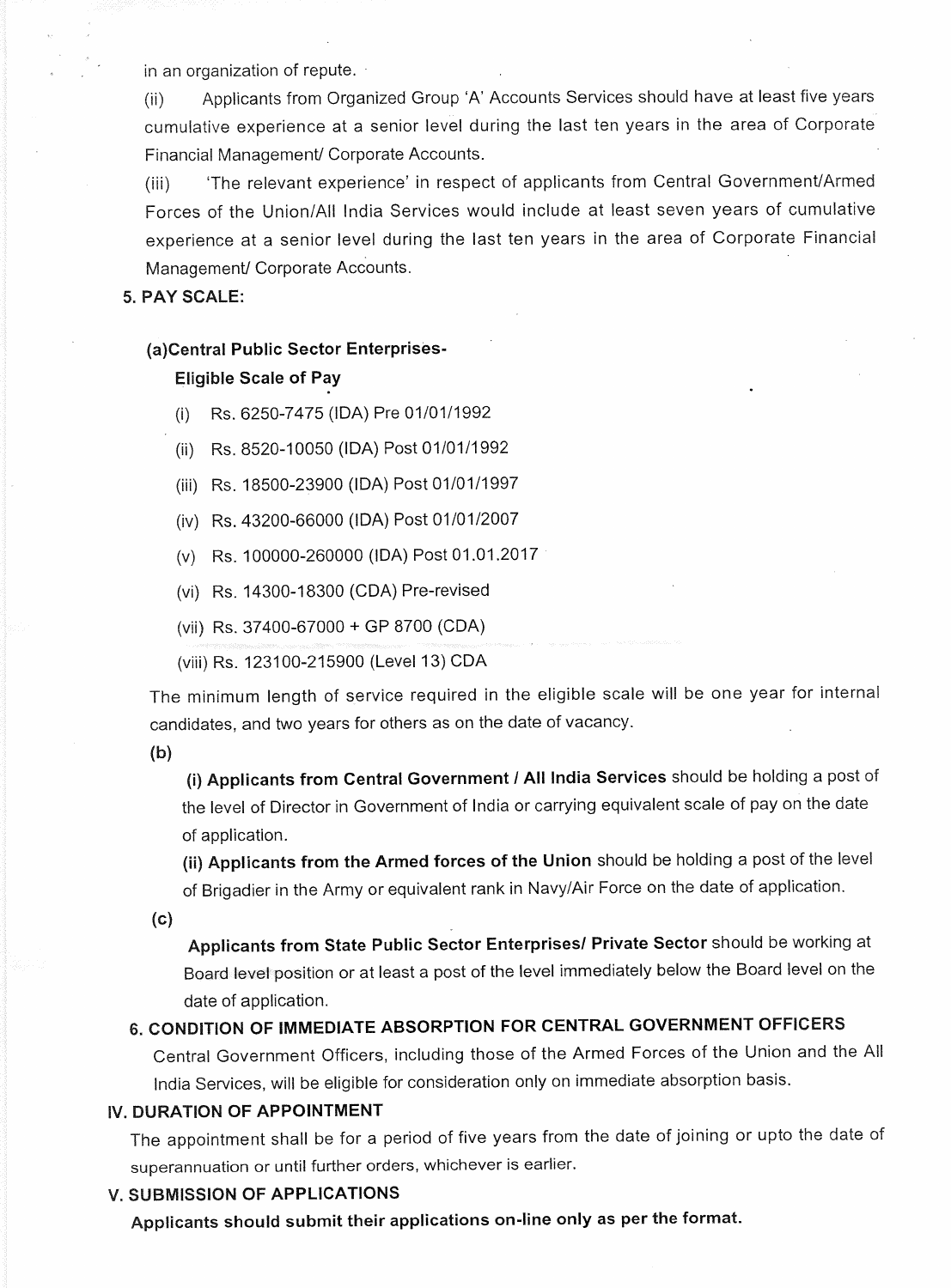**1.** The applicants should submit their applications through proper channel as follows:

(a) Government Officers, including those of the Armed Forces of the Union and All India Services: through Cadre Controlling authority;

(b) CMDs/MDs/Functional Directors in CPSE: through the concerned Administrative Ministry;

(c) Below Board level in CPSE: through the concerned CPSE;

(d) CMDs/MDs/Functional Directors in State PSE: through the concerned Administrative Secretary and Cadre Controlling Authority, if any, of the State Government;

(e) Below Board level in SPSE: through the concerned SPSE

(f) Private Sector: directly to the PESB.

**2.** Applicants from Private Sector must submit the following documents along with the application form:

(a) Annual Reports of the Company in which currently working for the 3 financial years preceding the calendar year in which the post is advertised **(please provide URL or attach/enclose copies);** 

(b) Whether the company is listed or not; if yes, the documentary proof **(please provide URL or attach/enclose copies);** 

(c) Evidence of working at Board level or at least a post of the level immediately below the Board level;

(d) Self-attested copies of documents in support of age and qualifications;

(e) Relevant Jobs handled in the past with details.

## **VI. UNDERTAKING BY THE APPLICANT**

An applicant has to give an undertaking as a part of the application that he/she will join the post, if selected. If an applicant does not give such undertaking, the application would be rejected.

# 1. **For candidates from Central Government/Armed Forces of the Union/ All India Services**

(a) The appointment is on immediate absorption basis.

(b) If a candidate conveys his/her unwillingness to join after the interview is held, he/she would be debarred for a period of two years from the date of interview, for being considered for a Board level post in any CPSE.

(c) Further, if a candidate conveys his/her unwillingness to join after the issue of offer of appointment, he/she would be debarred for a period of two years from the date of offer of appointment for being considered for a Board level post in any CPSE.

## **2. For candidates from CPSE**

a. If a candidate conveys his/her unwillingness to join after the interview is held, he/she would **be**  debarred for a period of two years from the date of interview, for being considered for a Board level post in any CPSE other than the one to which the candidate belongs.

b. Further, if a candidate conveys his/her unwillingness to join after the issue of offer of appointment, he/she would be debarred for a period of two years from the date of offer of appointment for being considered for a Board level post in any CPSE other than the one to which the candidate belongs.

## **3. For candidates from SPSE/ Private Sector**

a. If a candidate conveys his/her unwillingness to join after the interview is held, he/she would